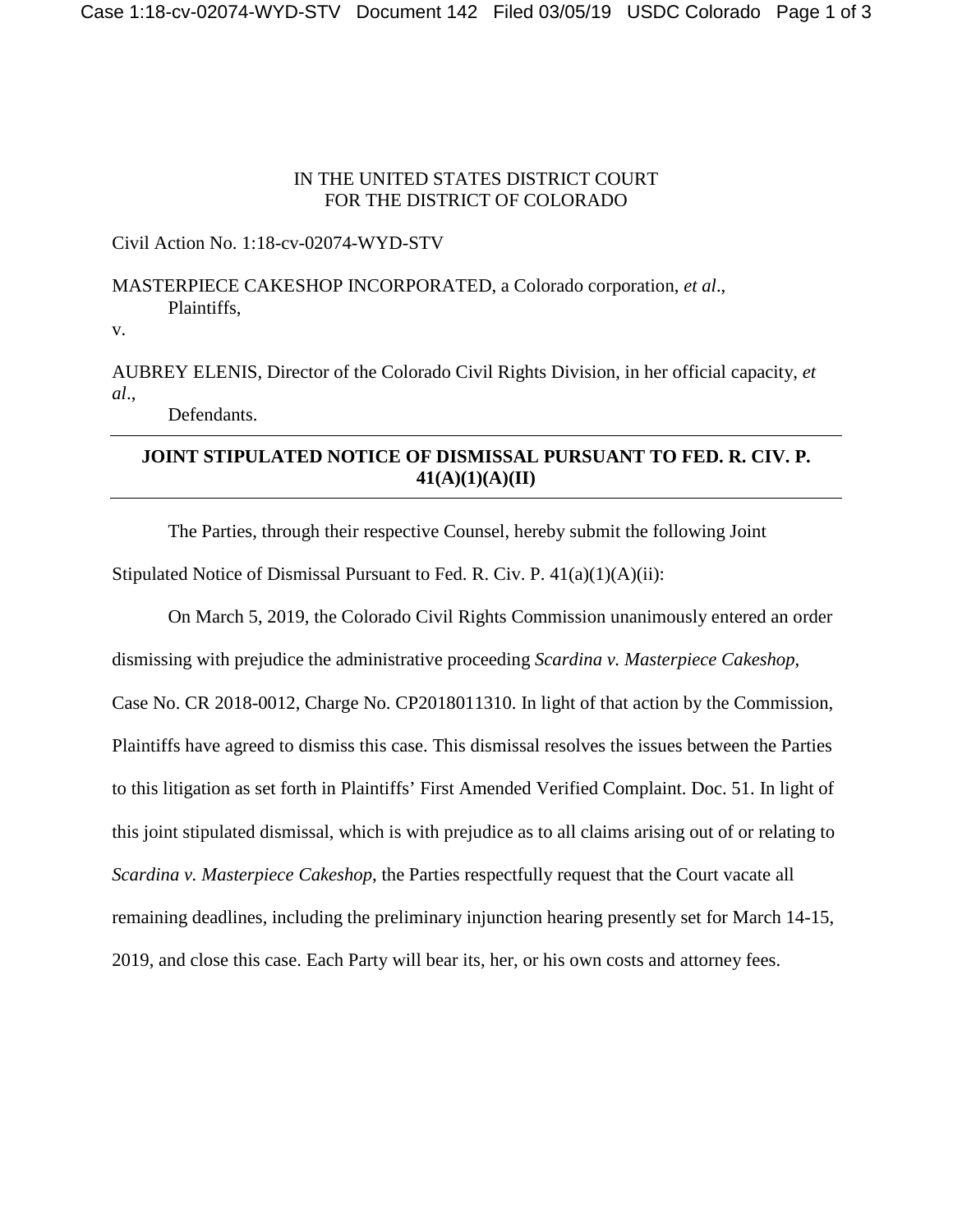Respectfully submitted this 5th day of March, 2019.

s/ James A. Campbell James A. Campbell\* Jonathan A. Scruggs\* Jacob P. Warner\* Ryan Tucker\* ALLIANCE DEFENDING FREEDOM 15100 N. 90th Street Scottsdale, AZ 85260 [jcampbell@ADFlegal.org](mailto:jcampbell@ADFlegal.org) [jscruggs@ADFlegal.org](mailto:jscruggs@ADFlegal.org) [jwarner@ADFlegal.org](mailto:jwarner@ADFlegal.org) rtucker@ADFlegal.org

Nicolle H. Martin\* 7175 W. Jefferson Avenue Suite 4000 Lakewood, CO 80235 [nicollem@comcast.net](mailto:nicollem@comcast.net)

\*Counsel of Record *Attorneys for Defendants* PHILIP J. WEISER Attorney General

s/ Grant T. Sullivan

*Grant T. Sullivan*\* Assistant Solicitor General *Vincent Morscher*\* Senior Assistant Attorney General *Jacquelynn Rich Fredericks*\* Senior Assistant Attorney General *Michael D. McMaster\** Assistant Solicitor General Public Officials Unit State Services Section 1300 Broadway,  $6<sup>th</sup>$  Floor Denver, Colorado 80203 Telephone: (720) 508-6000 FAX: (720) 508-6041 E-Mail: grant.sullivan@coag.gov

\*Counsel of Record *Attorneys for Defendants*